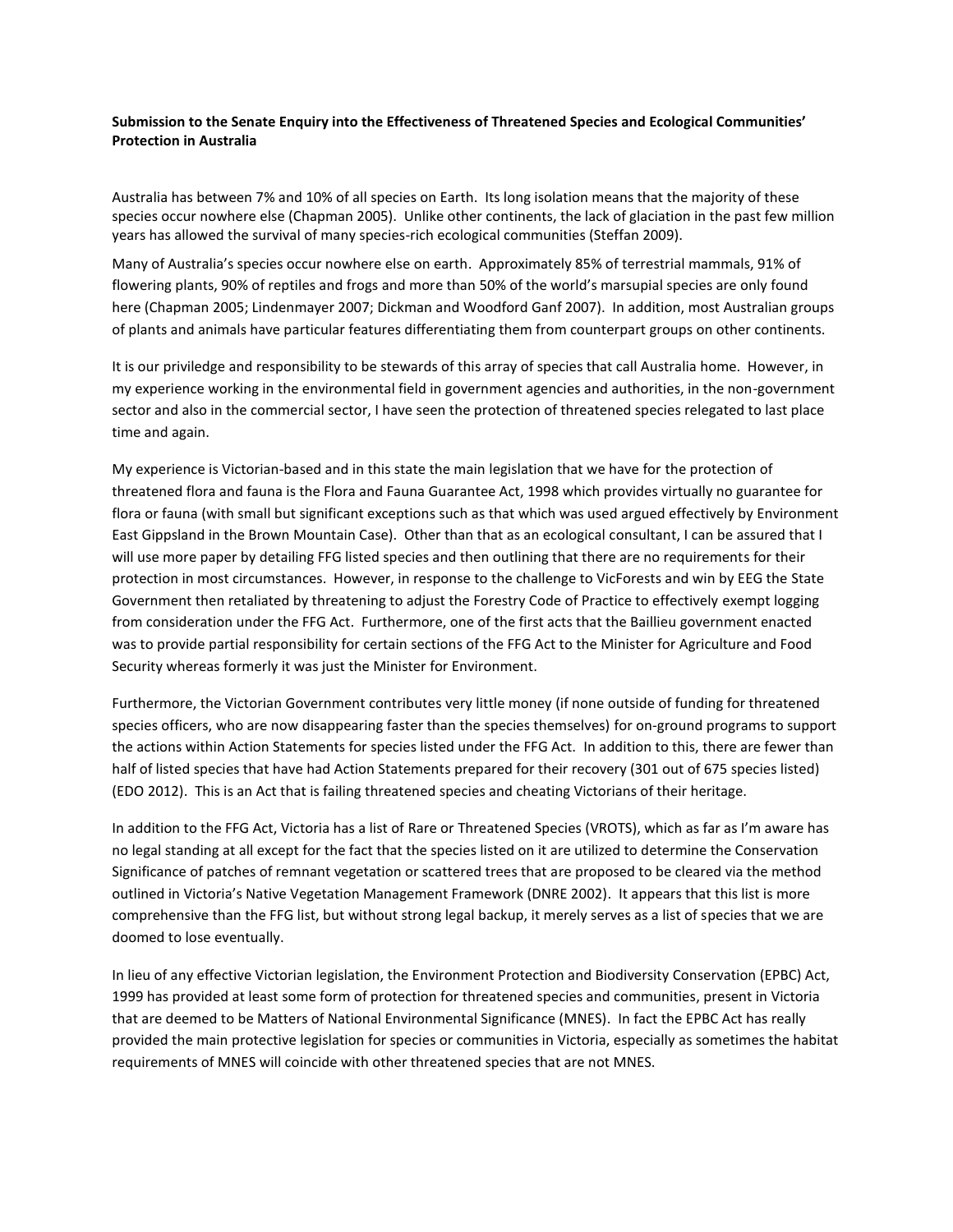As we are the most cleared state in Australia, it has also been fortuitous that we have in recent years seen a number of communities listed including:

- Alpine Sphagnum Bogs and Associated Fens;
- Gippsland Red Gum (Eucalyptus tereticornis subsp. mediana) Grassy Woodland and Associated Native Grassland;
- Grassy Eucalypt Woodland of the Victorian Volcanic Plain;
- Grey Box (*Eucalyptus microcarpa*) Grassy Woodlands and Derived Native Grasslands of South-eastern Australia;
- Natural Temperate Grassland of the Victorian Volcanic Plain; and
- Seasonal Herbaceous Wetlands (Freshwater) of the Temperate Lowland Plains

Although the EPBC Act is far from perfect, at least the Federal Government directs funding towards on-ground activities (via Catchment Management Authorities in Victoria) to implement Recovery Plans for MNES (where they exist) and will even direct money where the recovery plans don't exist but activities have been identified by Recovery teams that are expert in methods that will aid a species' recovery.

Furthermore, where a MNES will potentially be affected by an activity, such as a development, the proponent is obliged to refer their activity to the Department of Sustainability, Environment, Water, Population and Communities, or any member of the community can prepare a referral. The EPBC Act can determine that the activity would constitute a 'controlled action' (meaning that it will be damaging and should not be undertaken) and could prosecute if it were to go ahead. Although prosecutions are rarely undertaken, there have been some that have occurred which at least help to act as a deterrent to others and to boost morale amongst local people who are used to seeing inaction over the environment.

However, we have now seen that the EPBC Act is no match for recalcitrant State Governments with the interests of developers at heart through the assessment process for the expansion of Melbourne's Urban Growth Boundary. This process, the first 'Strategic Assessment' to near completion in Australia, and a test case for what the Federal Government hopes will be its new modus operandi has failed to adequately protect threatened species and communities through a series of failings. The Federal Government's role in the process is to generally oversee and sign off on the final reports at the end, but relies on the State Government to undertake all of the assessment. The failings of the Melbourne Strategic Assessment are many and include more mundane (but extremely important) facts like a ludicrously rushed process, lack of consultation with community, experts and involvement of relevant scientists, lack of data and complete inadequacy of data upon which decisions have been made. There has also been a profound lack of on-ground survey for threatened species prior to locking these areas into development plans. Throughout the process new prescriptions for protection have been determined for threatened species and communities that have no basis in science or fact. One example being, under the Strategic Assessment the prescription for Natural Temperate Grasslands of the Victorian Volcanic Plain will allow areas of this Critically Endangered community to be cleared if they are less than 150 hectares in area and if they are not deemed to provide high habitat value for the Golden Sun Moth or contain endangered orchids. As may be expected with a critically endangered community, there are very few areas remaining around Melbourne that comprise more than 150 hectares of grassland. Furthermore, local governments and habitat management organizations have proven that areas of grassland less than 20 hectares in size can be effectively managed to maintain their values, and importantly provide habitat for the plants and animals (many of them threatened) that call them home. This is just one example of many, in a process that is too complex to easily explain. Suffice to say that the Federal Government should firstly undertake an independent review of the assessment work prior to it signing off on 60 years of clearing of some of Victoria's most critically endangered species and communities, and secondly, evaluate the process itself before it applies it to anywhere else in Australia.

Within Australia, we need a huge shift in our cultural awareness around how we think of threatened species and communities. Our threatened species and communities represent only fragments of the huge amount that we've lost already and are signal posts for what we are surely yet to lose. With the impacts of climate change already